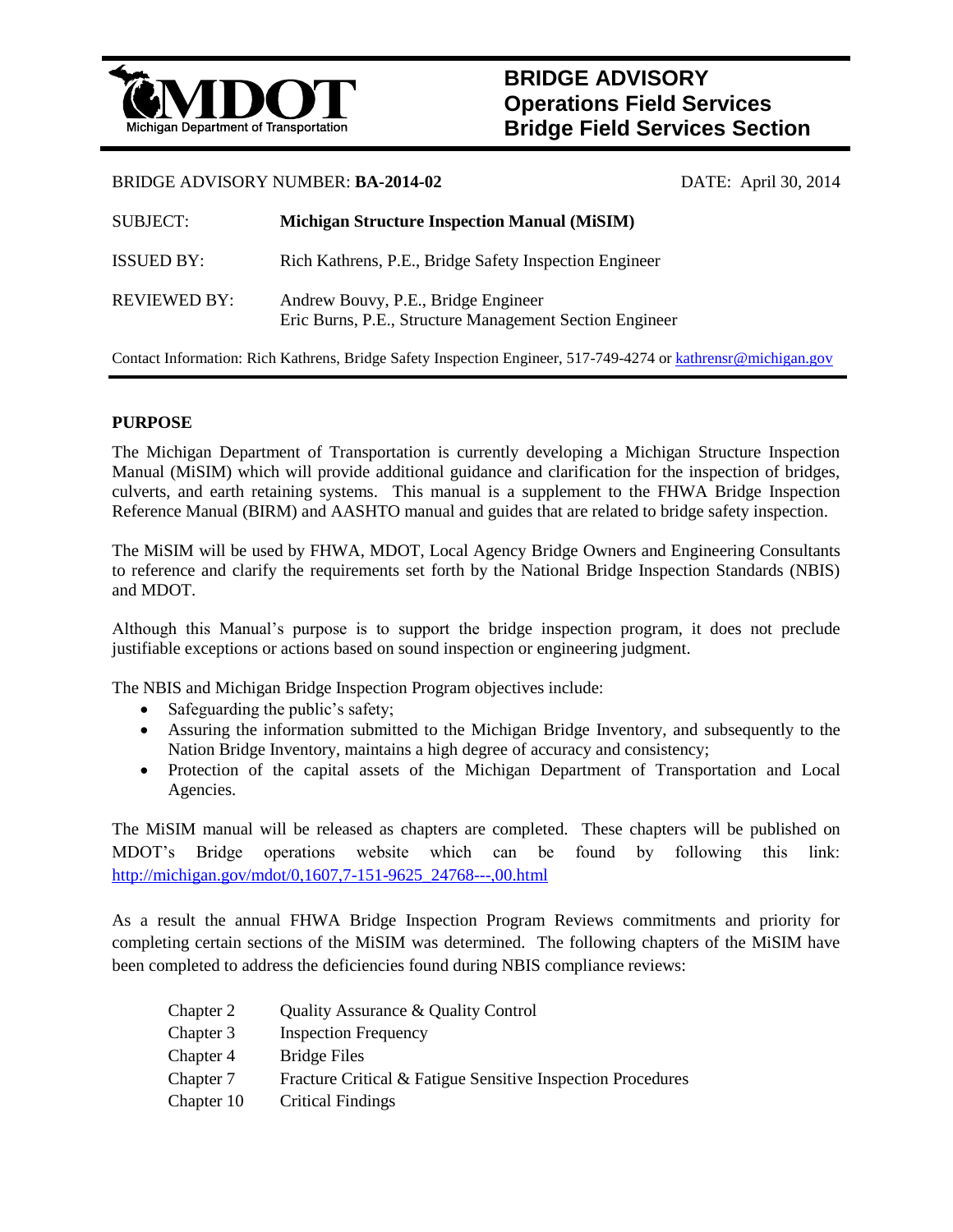Each chapter summarizes the responsibilities of key personnel involved with the bridge inspection program and provides minimum requirements as it relates to the NBIS program and bridge safety inspection.

Below are brief summaries for the completed chapters. Please review these chapters in detail. Please send comments or suggestions to MDOT-BridgeInspection@michigan.gov.

## **CHAPTER 2 Quality Assurance (QA) & Quality Control (QC)**

This chapter summarizes the responsibilities of each team member and minimum requirements for quality assurance and quality control as it relates to the NBIS program and bridge safety inspection.

Each organization is required to maintain QC procedures in a separate bridge file that are to be utilized on an annual basis or more often if deficiencies in the inspection or load rating processes are regularly identified. QC reviews are to be completed by a qualified team leader that did not perform the original bridge inspection being reviewed.

Each agency must complete QC file reviews on at least 5 percent of the inspections and load ratings performed by each individual per year. Further action will occur with conducted field reviews on at least 50 percent of the files selected. The agency completing the QC must have a method to document that QC procedures are being followed. If QC procedures cannot be verified or deficiencies are discovered during the QA process the QC file review will be increased to 10 percent until the next review.

#### **CHAPTER 3 Inspection Frequency**

Bridge inspections must be performed according to their designated frequency to ensure public safety, protect infrastructure investment, and maintain FHWA compliance. Failure to perform the inspections may lead to the restriction of federal funds, and unknown condition states within the inventory.

Inspections should be assigned to an inspection team leader at least 30 days prior to the inspection due date. This action will allow inspection staff adequate time to arrange for necessary items to complete the inspection on time.

Due to the importance of adhering to the regulations MDOT is instituting stricter guidelines for bridge safety inspection reporting. **Effective October 1, 2014 all bridge safety inspections performed shall be entered into MiBRIDGE within 30 days of the field work for the inspection.** This policy change has been approved by FHWA to strengthen the performance of Michigan's bridge inspection program by allowing timeliness verifications to be conducted 60 days earlier than current regulations require, and will increase compliance during National Bridge Inspection Program reviews.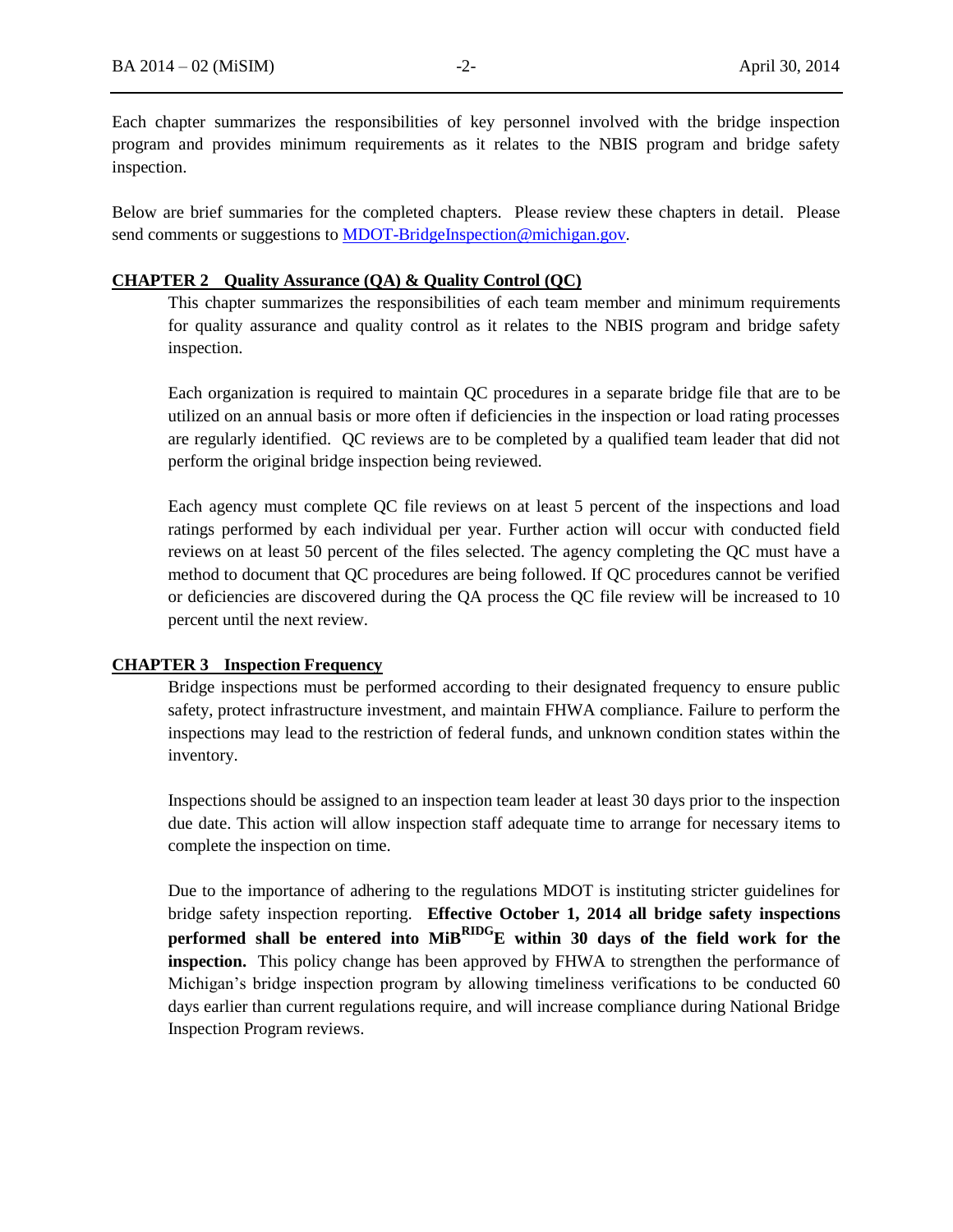# **CHAPTER 4 Bridge Files**

The bridge file should contain the necessary components that are identified in Section 2 of the AASHTO Manual for Bridge Evaluation (MBE). At a minimum, the bridge file must contain current records of all that apply:

- Plan Drawings
- Photos
- Bridge Safety Inspection Reports
- Structure Inventory  $&$  Appraisal
- Load Rating documentation
- Channel Cross Sections
- Scour Assessment and Plan of Action
- Flood Data and Waterway Adequacy
- Significant Correspondence
- Critical Findings

## **CHAPTER 7 Fracture Critical & Fatigue Sensitive Inspection Procedures**

The NBIS requires the identification of bridges that have one or more Fracture Critical Members (FCMs) and the development of inspection procedures for each bridge due to the importance of monitoring components without structural redundancy. Michigan currently has over 160 bridges that contain fracture critical members, and over 85 percent were constructed prior to the enactment of specific fabrication guidelines and material testing for FCMs. The proper identification of FCMs and the implementation of inspection procedures are necessary to preserve such substantial transportation infrastructure assets.

The NBIS requires FCMs to be inspected at arms-length which often requires the use of inspection equipment and traffic control that is not normally required during a routine safety inspection.

Bridges with FCM's require additional detailed information to be included in the file. Plan sheets that delineate FCMs for both the superstructure and substructure components must be readily accessible. These drawings should be highlighted so the elements and FCMs may be readily identified by the inspection team leader and quality assurance review team.

The inspection procedures must be documented for these high risk structures which will include bridge specific procedures and instances where unique information is required to facilitate the inspection. **All FCM inspections performed after October 31, 2014 must include bridge specific procedures for the inspection.** These procedures will be collected in the  $MiB^{RDO}E$  web application.

## **CHAPTER 10 Critical Findings**

The National Bridge Inspection Standards (NBIS) mandate the establishment of a statewide procedure to confirm that critical findings are resolved immediately and that actions performed to mitigate the deficiencies are recorded. These findings must be reported by MDOT to the FHWA on a quarterly basis.